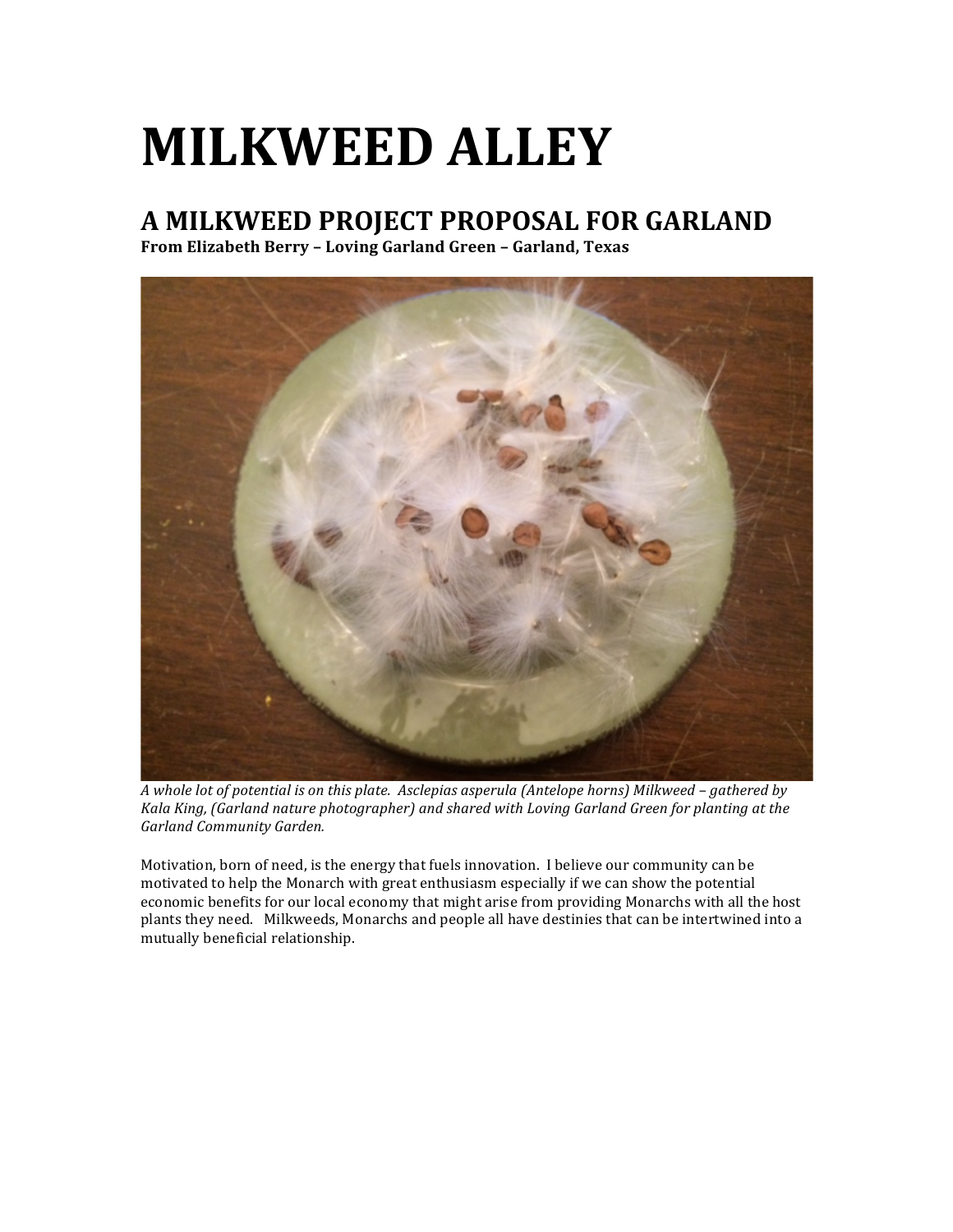Consider the following advertisement from *Monarch Flyway*, a company located in Ogallala, Nebraska and realize there is already a market for milkweed. We don't have to struggle with creating a **market. http://buymilkweed.com**

#### **Got Milkweed?**

"We pay cash for milkweed pods. Our business is growing and with that, we need more milkweed pods than ever. Modeled after the wild collection effort mounted in World War II, we supply "collection points" with onion bags and independent "pickers" go out and pick pods. We look for organized, self-motivated people who are well connected in their community to head the effort in their area. The pod- picking window is only 4-6 weeks so it is a lot of work in a short amount of time.



Monarch Flyway pays for bags and shipping to their processing plant in Ogallala, Nebraska. So it makes economic sense for the collection point and Monarch Flyway, they try to choose areas that are able to grow over time and start with a minimum of 3,000 pounds. One collection point brought in over 100,000 pounds one year. Collection goals are set and agreed upon by Monarch Flyway and the collection point before the harvest."

**Hang onto Your Hats and Imagine this Urban Agricultural Feat:** All or most all of the three foot strips of green in our alleys are planted with milkweed.

The photo above shows the typical Garland residential alley. We have miles of alleys within the 57 square mile area of our metropolis. Just imagine if both sides of all these alleys are planted in milkweed. It would make for easy picking in the fall.

### **BUSINESS MODEL OVERVIEW**

Resident homeowners who agree to participate will sign over the use of their three-foot strip of alley green and agree to plant designated milkweed seeds (furnished by Monarch Flyway?) or to allow community groups such as Loving Garland Green, Boy Scouts, and school children to plant the milkweeds. Harvesting the seeds will be a community effort. Perhaps we can establish a large Garland Milkweed Cooperative. This cooperative would begin as suppliers of milkweed for Monarch Flyway.

The ultimate goal of the cooperative would be to retain the milkweed product and use it to create our own local industries producing products from the milkweed. Perhaps this would take two to three years for the development of this community enterprise.